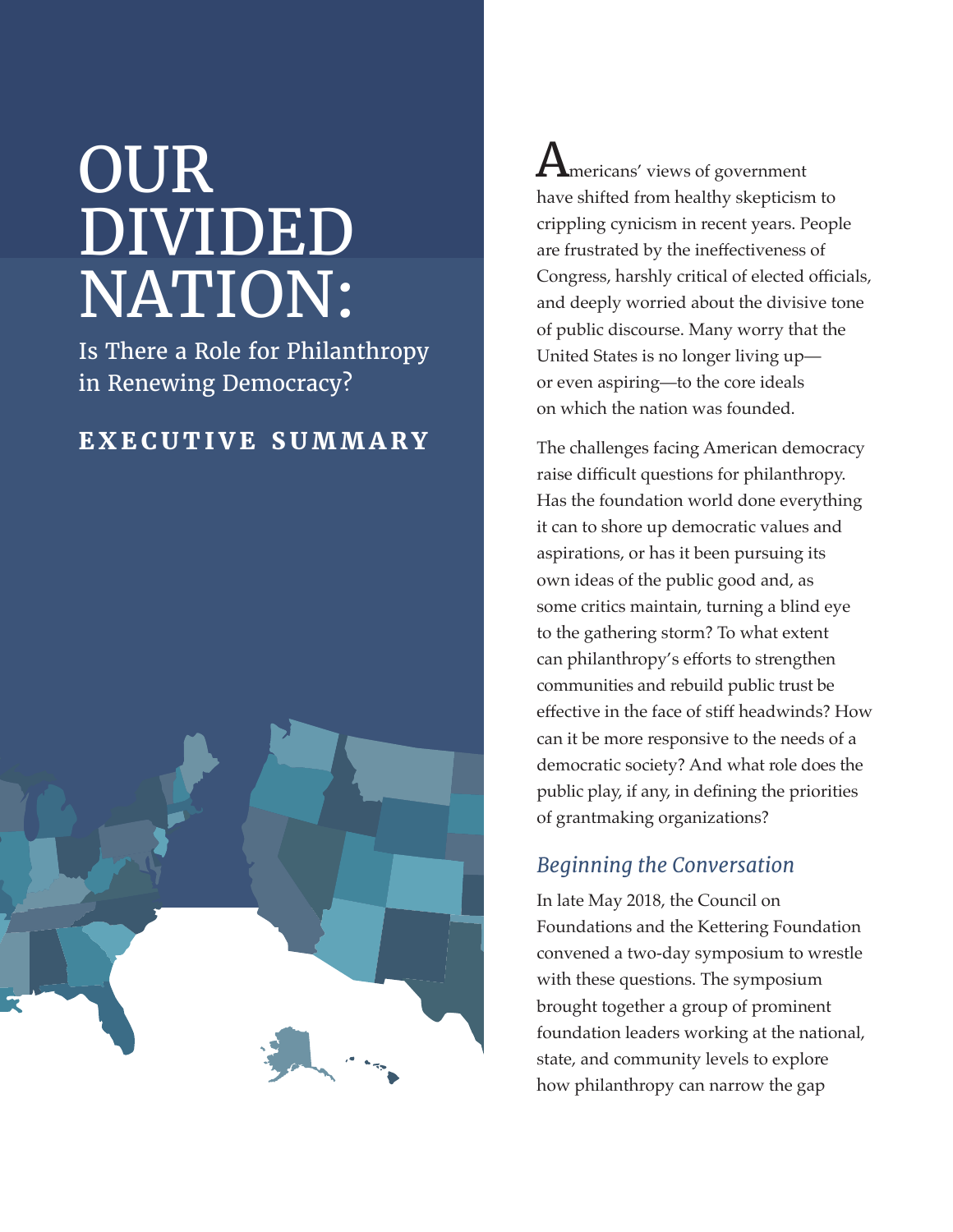between people and institutions, strengthen public engagement, build civic capacity, and generally bolster democratic norms and practices in the United States.

The exchange was framed around the problem of divisiveness and whether there is a role for philanthropy in addressing the deepening cleavages in American society. Pluralism has always been a hallmark of the American experiment, but today there are growing concerns that our differences are tearing us apart. Many see the nation reverting to a kind of tribalism that not only threatens our social cohesion but also undermines key aspects of our democratic system.

*The challenges facing American democracy raise difficult questions for philanthropy. Has the foundation world done everything it can to shore up democratic values and aspirations, or has it been pursuing its own ideas of the public good and, as some critics maintain, turning a blind eye to the gathering storm?*

The divisions are not new, but they are being exacerbated in new ways. There are forces at work today that are systematically inflaming tensions and breeding confusion and doubt. Chief among these are powerful social media platforms and cable news outlets that seize on conflict and weaponize information for profit or political advantage.

One of the effects of this new culture of division and doubt is that we are losing the common narratives about who we are as a people. We know what divides us, but we are no longer sure what binds us together. The fault lines make it more difficult to address our common problems, but they also present opportunities for exploring the deeper issues facing many Americans today, including long-term financial insecurity, anxiety over the pace of technological change, and the loss of a sense of control over their future. While divisiveness complicates the picture, it can also serve as a point of entry for getting below the waterline of partisanship.

Divisiveness is intertwined with a constellation of challenges facing American democracy. These include:

- the decline of public confidence in newspapers, schools, churches, the police, and other democratic institutions;
- the pervasive loss of social capital and the breakdown of constructive dialogue in US communities;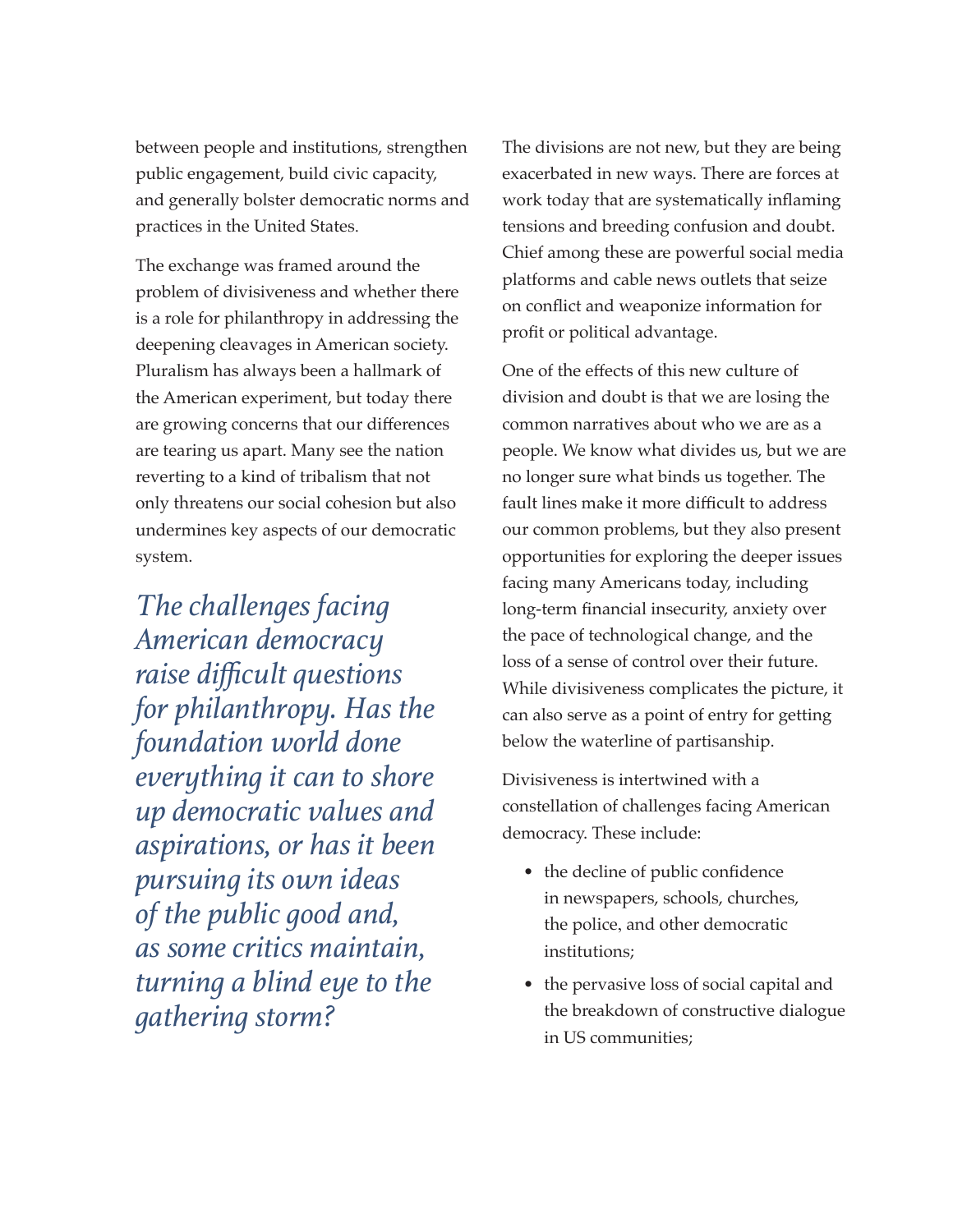- the impact of new technologies, perhaps especially their tendency to spread misinformation, inflame tensions, and create filter bubbles and echo chambers that polarize rather than bring us together; and
- deepening income inequality, a problem that raises tough questions about the *raison d'être* of philanthropy and challenges its credibility as an institution—one that purports to serve the public interest but is often perceived as a special interest group more preoccupied with protecting its own privilege than in protecting the common good.

### *Community-Building and Civic Engagement*

Democracy-building starts with the local community, and there is no shortage of philanthropic initiatives going on across the country aimed at nurturing vibrant and robust communities. Successful communitybuilding efforts share a number of common features. They create public spaces—contexts in which people can sort each other out across the barriers of social difference and begin to discover common interests. They cultivate democratic skills and capacities and nurture civic leadership. And they assist communities with ideas, access, networking, and other resources that go beyond financial support.

Unfortunately, a number of common practices and methodologies in the grantmaking community often stand in the way of effective democracy-building. While many grantmakers underscore the importance of "civic engagement," the phrase has come to mean so much in general that it often ceases to mean anything in particular. Worse, it sometimes encompasses practices that have a host of unintended consequences, such as discouraging community participation and deepening public mistrust of leaders and institutions.

One of the common pitfalls of civic engagement is prescribing solutions instead of building capacity. There is still a widespread tendency in the foundation world to approach the challenges of democracy as if they were technical problems that could be solved by science, expertise, and technological intervention. But too often, in an effort to develop solutions that can be taken to scale, grantmakers ignore people at the local level.

Another pitfall is measuring the wrong kinds of outcomes. It's one of the ironies of philanthropy that though it's accountable to nobody, at least in the traditional sense—it has no money to raise, no products to sell, no elections to win—it's inordinately focused on metrics and accountability. Yet the work of building strong and healthy communities